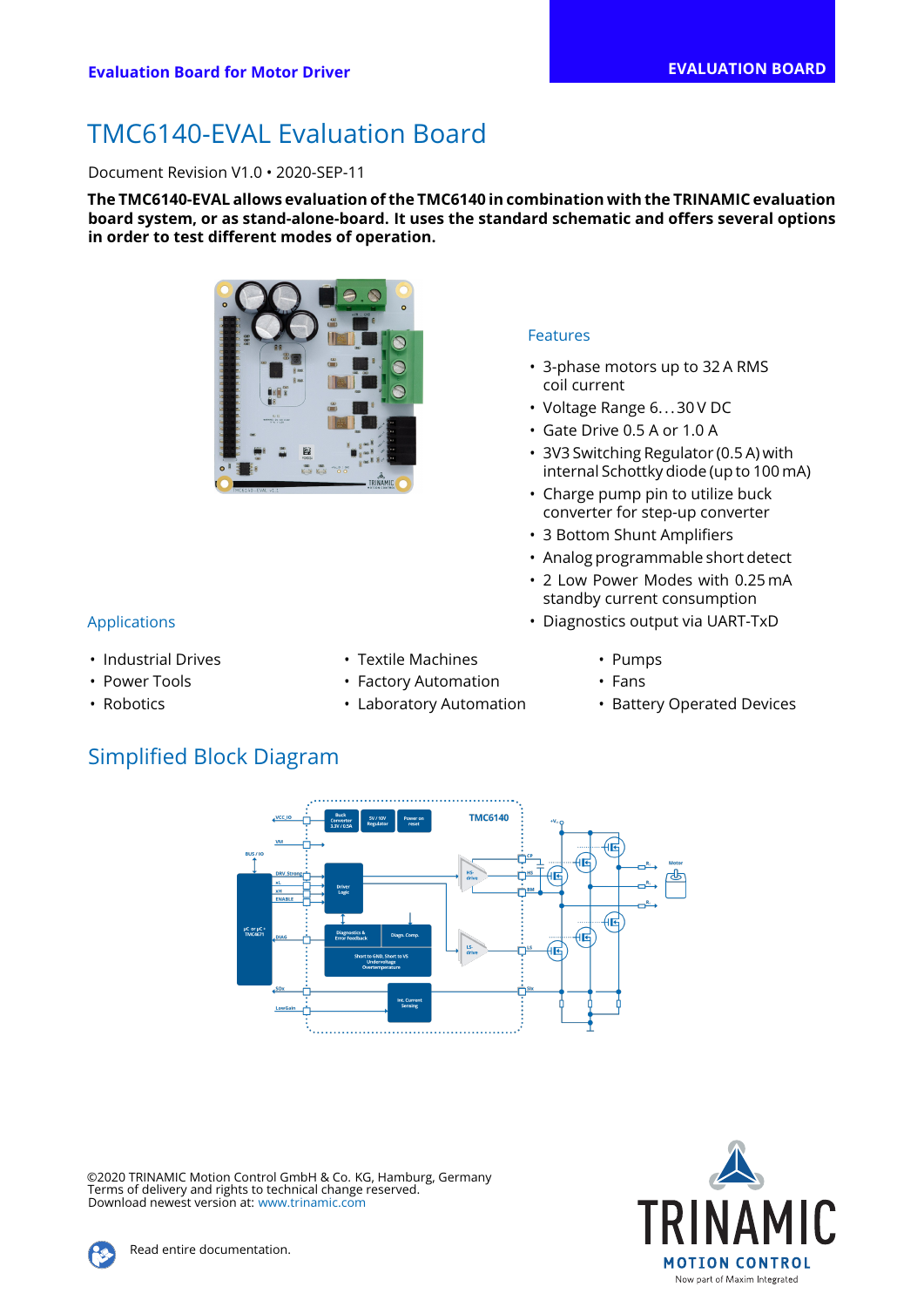# **Contents**

| <b>1 Getting Started</b>  | ્વ |
|---------------------------|----|
| 2 Hardware Information    |    |
| <b>3 Revision History</b> | 6  |

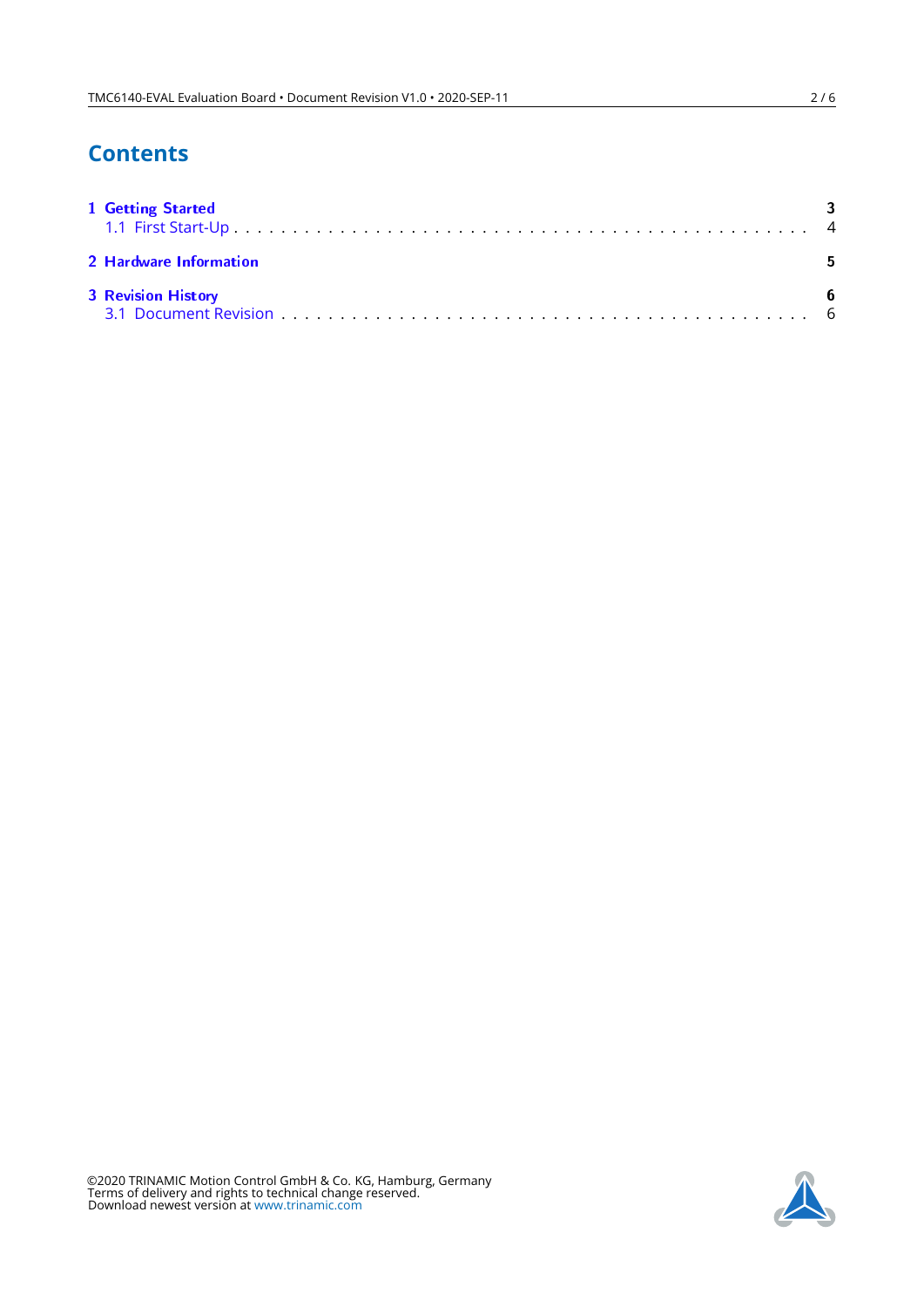# <span id="page-2-0"></span>**1 Getting Started**

## You need

- TMC6140-EVAL
- [Landungsbruecke](https://www.trinamic.com/support/eval-kits/details/landungsbruecke/) with latest firmware. (The Startrampe does not support block commutation.)
- Eselsbruecke bridge board
- BLDC motor (e.g. QMot line)
- USB interface
- Power Supply
- Latest TMCL-IDE V3.0 and PC
- Cables for interface, motors and power

## Precautions

- Do not mix up connections or short-circuit pins.
- Avoid bundling I/O wires with motor wires.
- Do not exceed the maximum rated supply voltage!
- Do not connect or disconnect the motor while powered!



*Figure 1: Getting started*

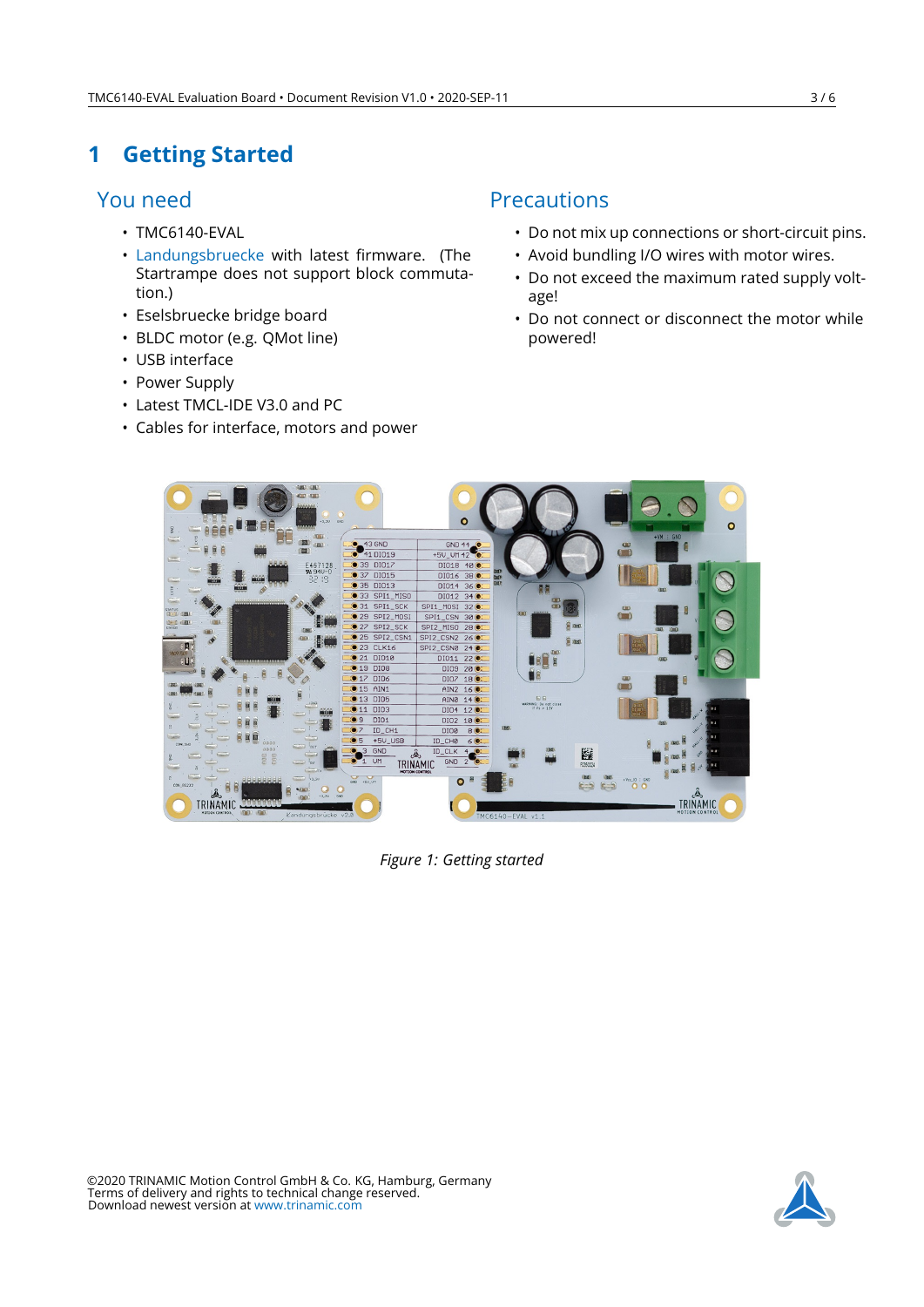#### <span id="page-3-0"></span>**1.1 First Start-Up**

- 1. Make sure that the latest version of the TMCL-IDE 3.0 is installed. The TMCL-IDE can be downloaded from [www.trinamic.com/support/software/tmcl-ide/.](https://www.trinamic.com/support/software/tmcl-ide/)
- 2. Open the TMCL-IDE and connect the Landungsbruecke via USB to the computer. For Windows 8 and higher is no driver needed, on Windows 7 machines the TMCL-IDE is installing the driver automatically.
- 3. Verify that the Landungsbruecke is using the latest firmware version. The firmware version is shown in the connected device tree.

| TMCL-IDE 3.0                                   |  |  |  |  |  |  |
|------------------------------------------------|--|--|--|--|--|--|
| File Tools Options Views Help                  |  |  |  |  |  |  |
|                                                |  |  |  |  |  |  |
| Connected devices<br>$\boldsymbol{\mathsf{x}}$ |  |  |  |  |  |  |
| Device                                         |  |  |  |  |  |  |
| ← USB                                          |  |  |  |  |  |  |
| COM6: USB port                                 |  |  |  |  |  |  |
| ∨ <mark>D1: Landungsbruecke [V 3.01]</mark>    |  |  |  |  |  |  |
| Direct mode                                    |  |  |  |  |  |  |

*Figure 2: Firmware Version*

- 4. The TMCL-IDE 3.0 needs room to show all important information and to provide a good overview. Therefore, arrange the main window related to your needs. We recommend using full screen. For evaluation boards it is essential to have access to the registers. Therefore open up the Register Browser (left side). For a better view click top right on the normal icon to get a maximized register browser window.
- 5. The TMCL-IDE includes a dialogue for diagnostic tasks. Further, the dialogue provides an overview of the connected motion controller and driver chips. A window pops up immediately after connecting the evaluation kit the first time. The window shows the actual status of the connections. The second tab of the dialogue offers the possibility to choose basic settings or to reset the module to factory defaults.

| Landungsbruecke: VC1-Id 1              | $\overline{\mathbf{z}}$                                                                                                        | Landungsbruecke: VC1-Id 1<br>$\overline{\mathbf{z}}$                                                                           |
|----------------------------------------|--------------------------------------------------------------------------------------------------------------------------------|--------------------------------------------------------------------------------------------------------------------------------|
| <b>Board Assignment</b>                | <b>Settings</b>                                                                                                                | <b>Board Assignment</b><br><b>Settings</b>                                                                                     |
| Automated board detection              |                                                                                                                                | Reset                                                                                                                          |
|                                        | Push scan for automated detection of connected boards. Please<br>keep the evaluation board firmware up to date.                | You can reset the board settings to defaults here. Form most<br>Trinamic chips it's a matter of firmware to restore defaults.  |
| Scanning                               | Scan                                                                                                                           | Please note that the default settings are not<br>neccessarily the chip reset settings. The default<br>$\overline{\phantom{0}}$ |
|                                        |                                                                                                                                | O Motion controller board only                                                                                                 |
| Manual board assignment                |                                                                                                                                | $\bigcirc$ Power driver board only<br>Reset boards to defaults.                                                                |
|                                        | Select connected boards manually. This is only recommended if<br>automated detection fails somehow. Please keep the evaluation | $@$ Roth                                                                                                                       |
|                                        | board firmware up to date. Choosing a wrong combination<br>may lead to unexpected behaviour.                                   | Driver Enable                                                                                                                  |
| Motion controller                      | <b>Driver</b>                                                                                                                  | Please disable drivers before plug/unplug a motor to a<br>driver board. Otherwhise the driver may be damaged!                  |
| none                                   | none                                                                                                                           | □ Enable drivers                                                                                                               |
| <b>Diagnostics</b>                     |                                                                                                                                | <b>Diagnostics</b>                                                                                                             |
| Everything seems to be fine. Have Fun! |                                                                                                                                | Everything seems to be fine. Have Fun!                                                                                         |
| <b>Information</b>                     |                                                                                                                                | <b>Information</b>                                                                                                             |
| Motor Supply:                          | 0.0V                                                                                                                           | Motor Supply:<br>0.0V                                                                                                          |
|                                        |                                                                                                                                | Board at ch1(Motion Controller): none                                                                                          |
| Board at ch1(Motion Controller): none  |                                                                                                                                | Board at ch2(Power Driver):<br>none                                                                                            |
| Board at ch2(Power Driver):            | none                                                                                                                           |                                                                                                                                |

*Figure 3: Landungsbruecke Dialogue*

©2020 TRINAMIC Motion Control GmbH & Co. KG, Hamburg, Germany Terms of delivery and rights to technical change reserved. Download newest version at [www.trinamic.com](https://www.trinamic.com)

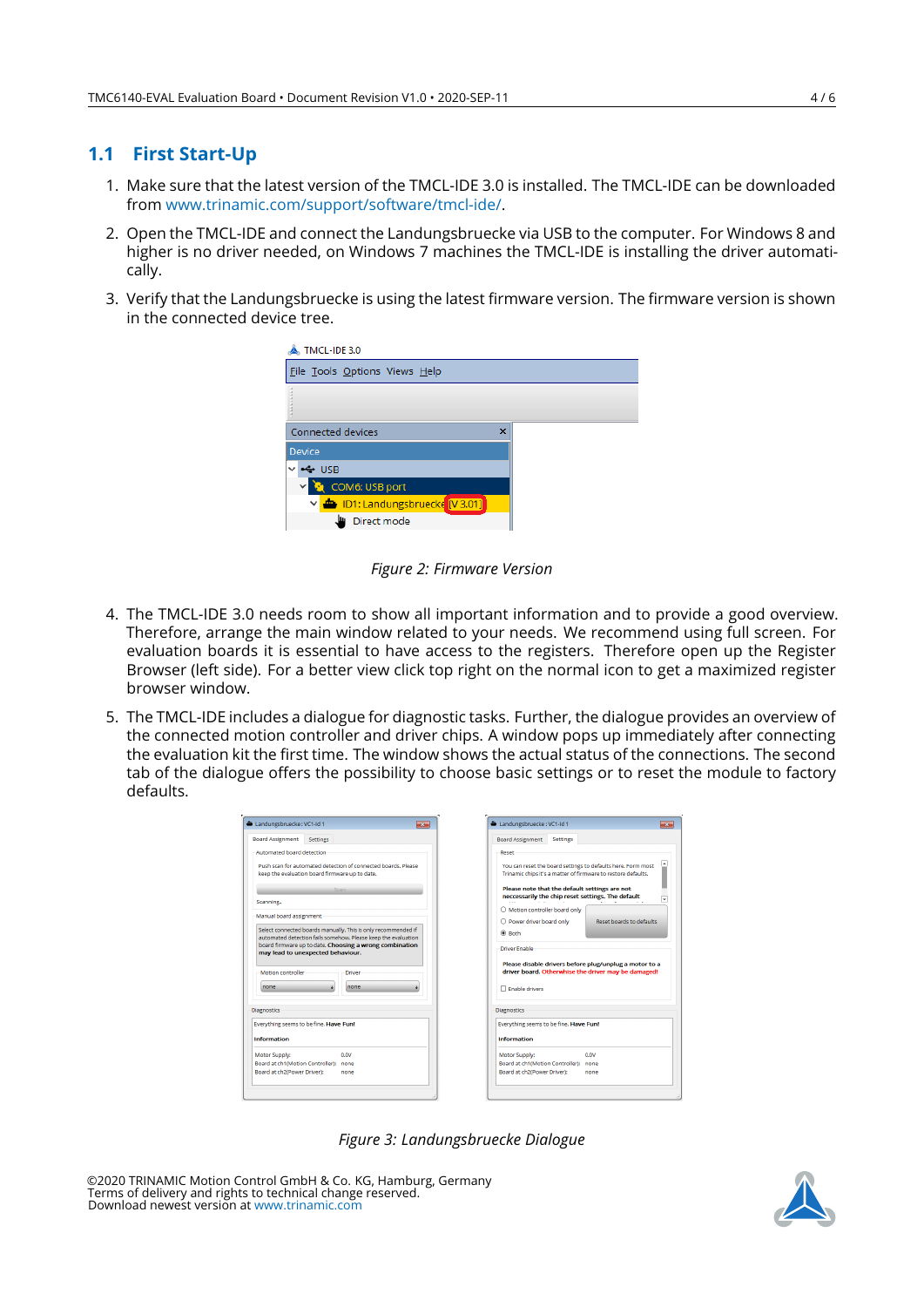## <span id="page-4-0"></span>**2 Hardware Information**

All design files for our evaluation boards are available for free. We offer the original ECAD files (Eagle, Altium, or PADS), Gerber data, the BOM, and PDF copies. Please check schematics for Jumper settings and input/output connector description.

The files can be downloaded from the evaluation boards' website directly at out homepage: [TRINAMIC](https://www.trinamic.com/support/eval-kits/) [Eval Kit homepage.](https://www.trinamic.com/support/eval-kits/)

**Note** If files are missing on the website or something is wrong please send us a note.